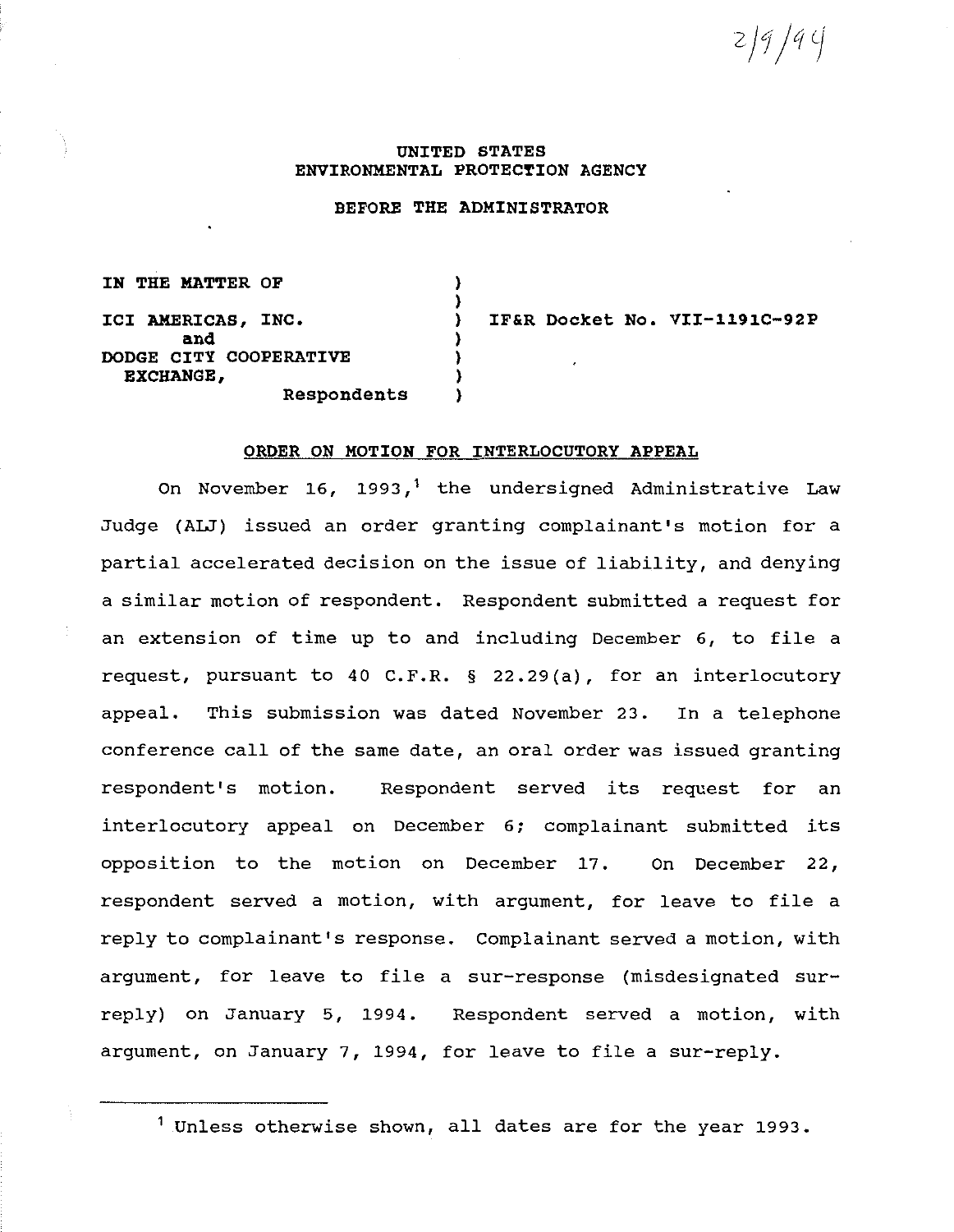IT IS ORDERED that respondent's motion of December 22 and January 7. 1994 and complainant's motion of January 5, 1994 be **GRANTED.** 

I

The ALJ has assessed the arguments advanced by the parties concerning whether respondent's motion was' filed timely. They will be repeated only to the extent deemed necessary for this order. Respondent makes trenchant and persuasive arguments to establish that its motion for an interlocutory appeal was delivered to the Regional Office of the Environmental Protection Agency (EPA) on December 6, 1993. Of great significance is the Mercury Courier Service record showing delivery at 3:16 p.m. on December 6, 1993, with receipt acknowledged by Louis Clearman, who apparently is an employee of the security staff in the Region VII building. As understood, the security procedures, which were instituted by Region VII, prevent direct delivery to the Office of the Hearing Clerk. There are at least two reasonable scenarios to be drawn from the pleadings, both of which favor respondent. One of these is that security did not deliver the document before the close of business on December 6, but rather on December 7. The second possibility was that security delivered the document before the close of business on December 6, but the Hearing Clerk, for whatever reason, did not stamp it until December 7. In any event, under the facts presented, there is an agency relationship between Region VII and the security employees. In light of the security arrangements, which prevented direct delivery, it is found that the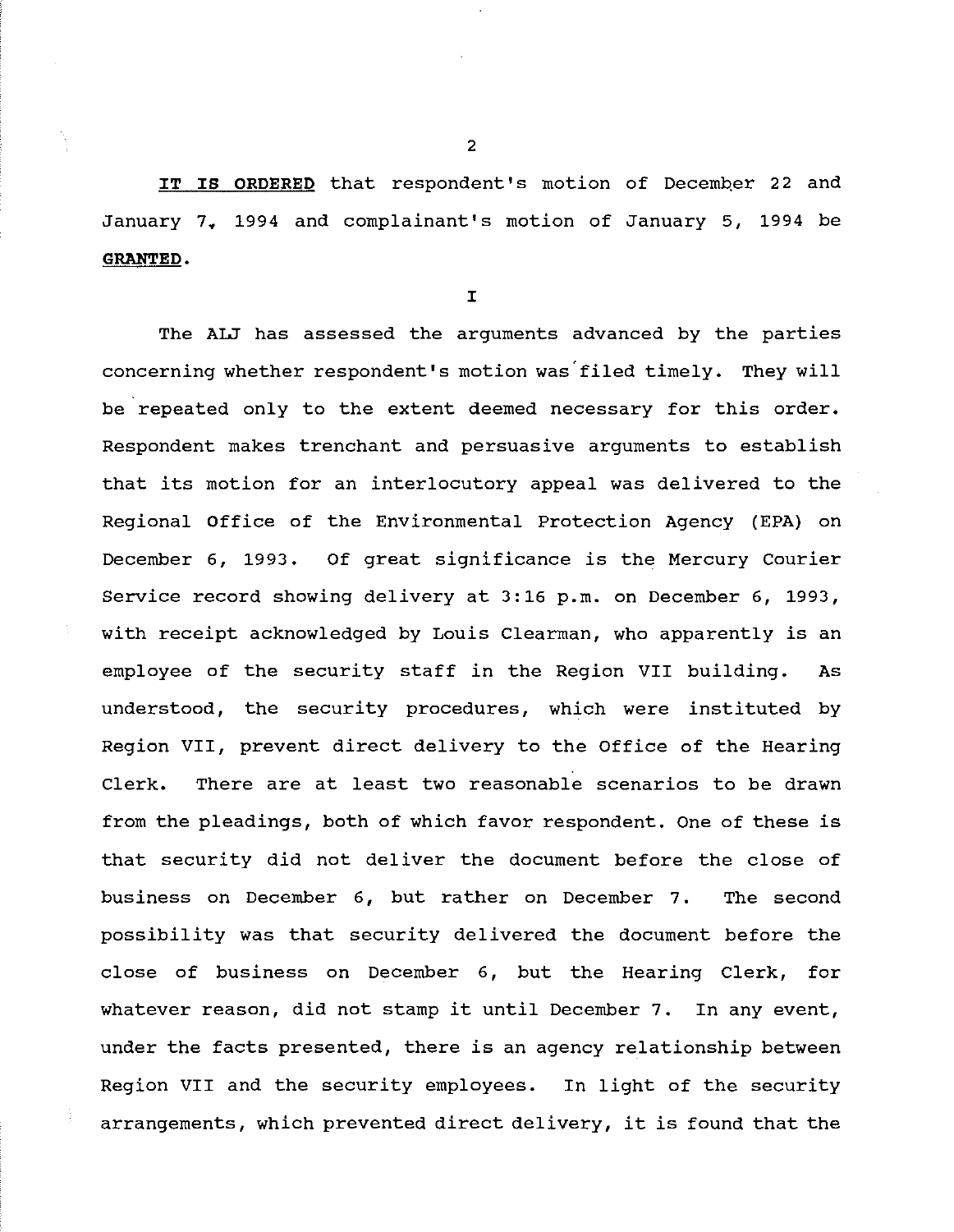delivery of the document to security, an agent, was tantamount to

delivery and filing with the principal, Region VII's Hearing Clerk. Respondent should not have to bear any burden other than showing, as it has, that delivery was made to security. It is concluded that respondent's motion to certify the ALJ's order issued November 16 was filed in a timely manner in accordance with the requirements of 40 C.F.R. § 22.29 (Rule).

#### II

The principal question to be resolved, however, concerns respondent's request that the ALJ's order issued November 16 be certified to the Environmental Appeals Board (EAB) pursuant to the Rule. In pertinent part, this provides:

> (b) Availability of interlocutory appeal. The Presiding Officer may certify any ruling for appeal to the Environmental Appeals Board when (1) the order or ruling involves an important question of law or policy concerning which question of fax of poincy concerning which<br>there is substantial grounds for difference of<br>opinion, <u>and</u> (2) either (i) an immediate appeal from the order or ruling will appeal from the order or ruling will<br>materially advance the ultimate termination of the proceeding, or (ii) review after the final<br>order is issued will be inadequate or be inadequate ineffective. (Emphasis supplied.)

Respondent has made a compelling argument for certification. The order involves an "important question of law  $\ldots$  where there is substantial grounds for differences of opinion" notwithstanding complainant's view that such is not the case " ( s) ince the Agency's

3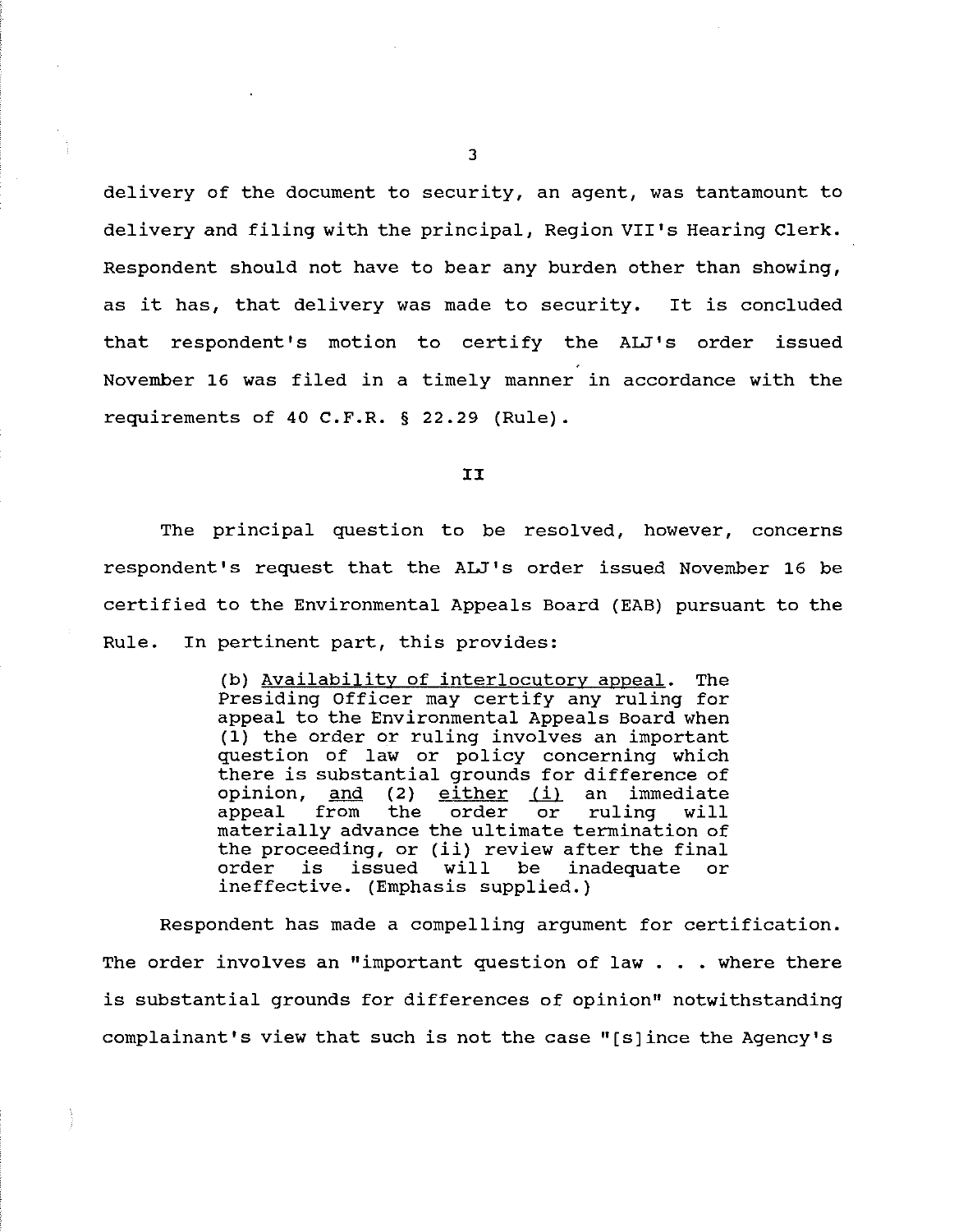interpretation of the Bulk Repackaging Policy has been consistent<sup>2</sup> since it was issued in 1977 [and] there should be no grounds for differing opinions." (Resp. at 2.) Assuming arguendo that EPA has had a consistent interpretation, it does not follow that this or other respondents cannot demonstrate a substantial grounds for an opinion at variance with that of EPA. overwhelmingly, that is what litigation is all about. The issue involved is, indeed, of import, and one that is likely to arise at the ALJ level not infrequently in the future. In this regard, and to the ALJ's knowledge, there are other matters pending currently in the Office of Administrative Law Judges (OALJ), having a similar question in contention. resolution of the threshold issue involved in this appeal would obviate conflicts of like cases in the future.

Further, an immediate appeal would "materially advance the ultimate termination of the proceeding." (It could also have a salutary effect upon similar cases in the OALJ.) The ALJ concurs in respondent's assessment that once the central legal issue is resolved on appeal the proceeding will be expedited. Either respondent prevails because the EAB agrees in the former's thinking, or, if same is rejected, the penalty issue can be reached as soon as practicable, either by hearing or settlement.

It is concluded that respondent is entitled to have the order of November 16 certified to the EAB for review.

4

 $2$  "A foolish consistency is the hobgoblin of little minds, adored by little statesmen and philosophers and devines." Emerson, R. W., Self-Reliance.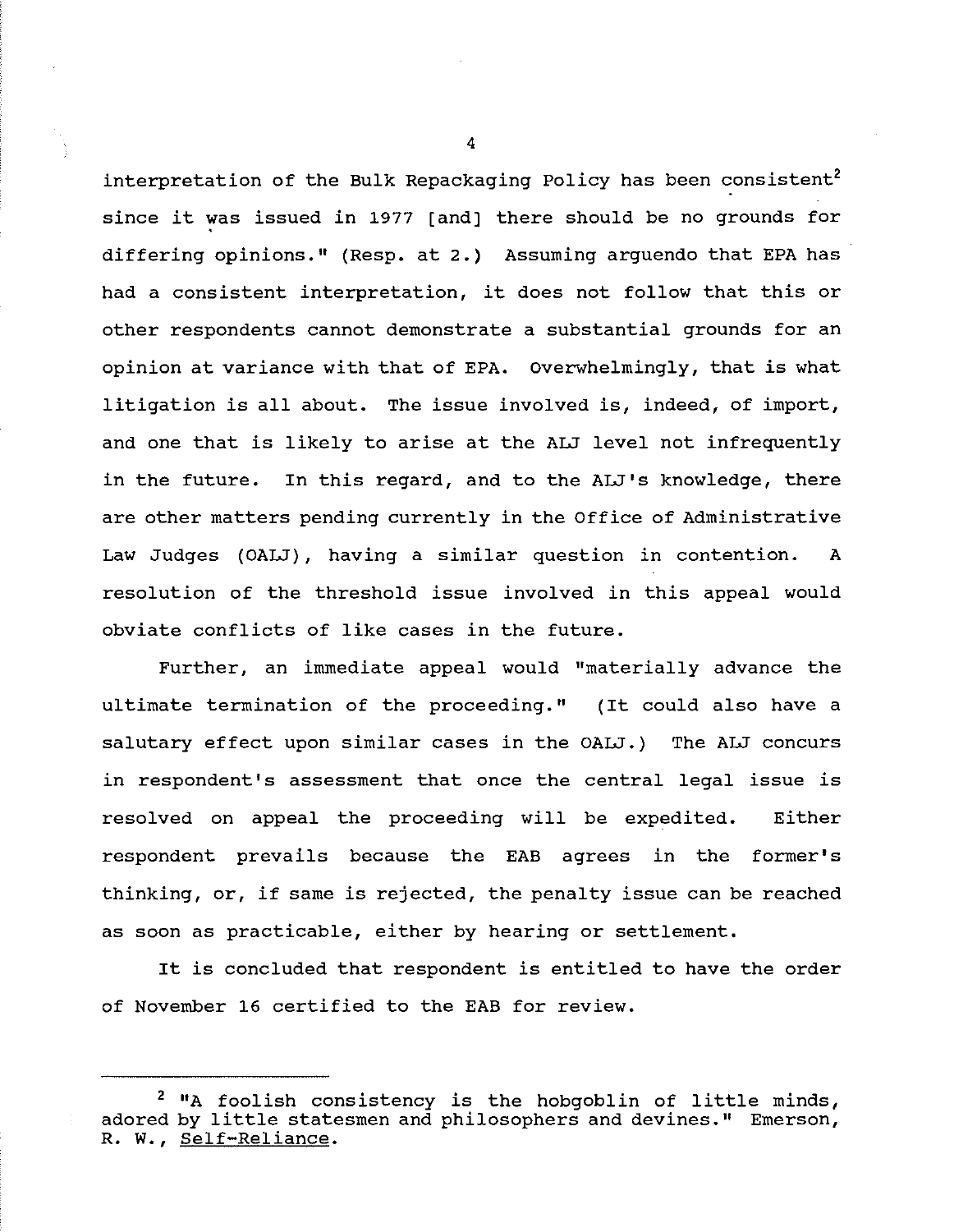Complainant requests that if the ALJ certifies the appeal it be given an opportunity "to fully brief the grounds for this appeal." (Resp. at 3.) The granting of this request is within the jurisdiction of the EAB. In this regard, the attention of the parties is invited to the last sentence in 40 C.F.R. § 22.29(c).

**IT IS ORDERED** that respondent's motion for an interlocutory appeal be **GRANTED.** 

ander hujder Lank W.

Frank W. Vanderheyden Administrative Law Judge

twory Dated: